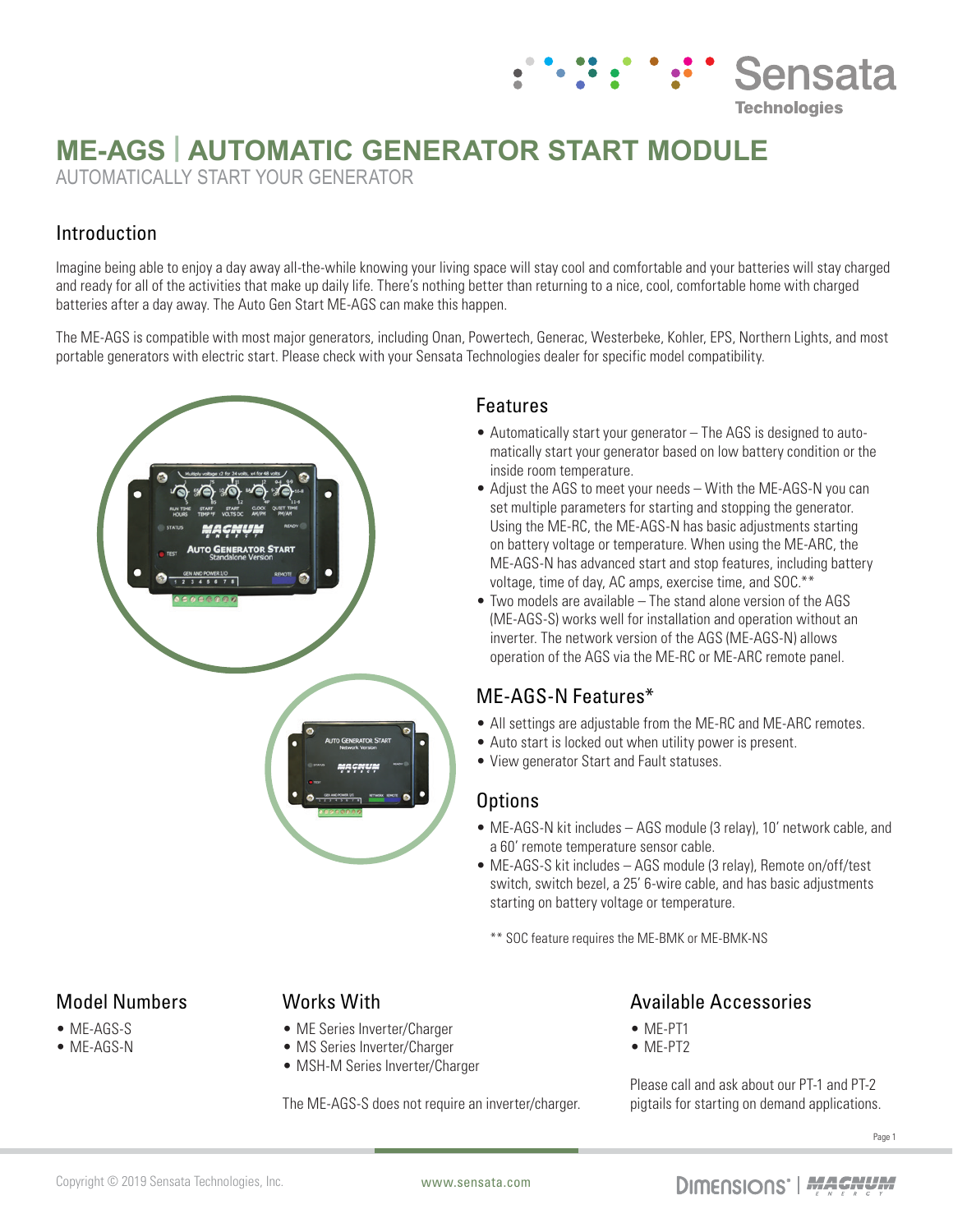

# AGS Wiring Diagram for Stand Alone Systems (ME-AGS-S)



### AGS Wiring Diagram for Networked Systems (ME-AGS-N)





#### **GENERAL NOTES**

\* AGS-N features require Remote rev 1.6 and AGS rev 5.0 or higher. Testing for specifications at 25° C. Specifications subject to change without notice.